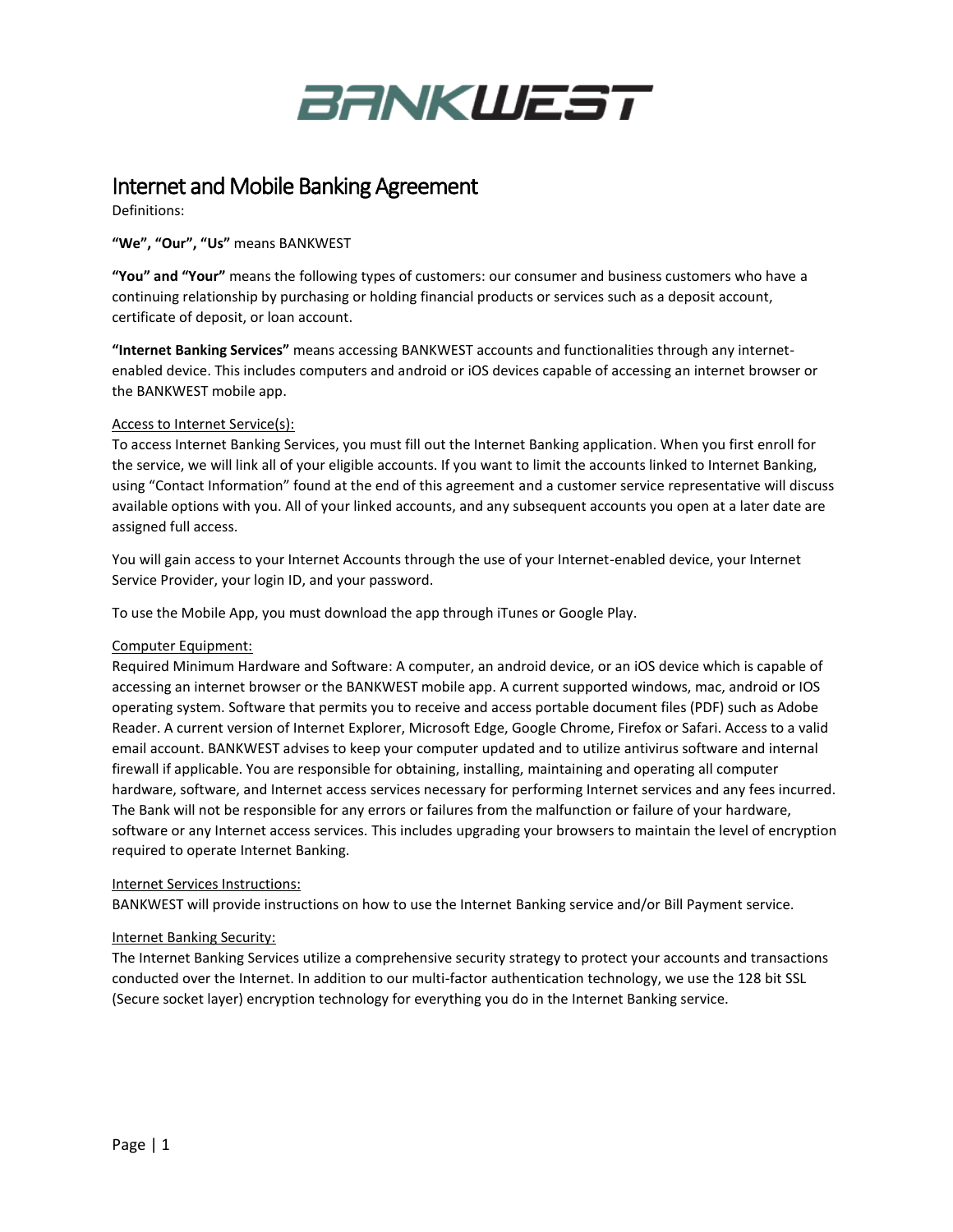

### Internet Banking Transactions:

You may perform the following actions transactions on BANKWEST's Internet Banking Services:

| <b>Balance Inquiries</b>          | You may use BANKWEST's Internet Banking Services to                                |
|-----------------------------------|------------------------------------------------------------------------------------|
|                                   | check your current balance, view recent account                                    |
|                                   | transactions on deposit accounts, loan accounts, and                               |
|                                   | time deposit accounts                                                              |
| Download to other Software        | BANKWEST's Internet Banking Services allows you to                                 |
|                                   | download your transaction information to the                                       |
|                                   | following file types: .ofx, .iif, .qif, .csv, .txt                                 |
| <b>Funds Transfers</b>            | You may use BANKWEST's Internet Banking Services to                                |
|                                   | transfer funds between applicable accounts. Typically,                             |
|                                   | you may transfer from deposit and savings accounts to                              |
|                                   | deposit, savings, and loan accounts.                                               |
|                                   | The dollar amount per transfer is limited only by the                              |
|                                   | balance in your account.                                                           |
|                                   | Fund transfers that are done after 6:00 PM (Central                                |
|                                   | Time) will be processed on the following business day.                             |
|                                   | If your account has restrictions related to the number                             |
|                                   | of withdrawals allowing during a statement cycle,                                  |
|                                   | those restrictions will be enforced as according to your                           |
|                                   |                                                                                    |
|                                   | original account agreement.<br>You may use BANKWEST's Internet Banking Services to |
| Statements/Notices                | enroll and receive your statements and various bank                                |
|                                   |                                                                                    |
|                                   | correspondence electronically. You will get a monthly                              |
|                                   | account statement from us, unless there are no                                     |
|                                   | transfers in a particular month. In any case you will get                          |
|                                   | a statement at least quarterly. Your account                                       |
|                                   | statements will be available for you to view and print                             |
|                                   | for 365 days.                                                                      |
| <b>Stop Payments</b>              | BANKWEST's Internet/Mobile Banking allows you to                                   |
|                                   | complete stop payments online. Stop payments will                                  |
|                                   | only be validated for checks that have not already                                 |
|                                   | posted to your accounts. The normal stop payment                                   |
|                                   | fee applies to all stop payments.                                                  |
| <b>View Current Deposit Rates</b> | You may view the current deposit rates through                                     |
|                                   | BANKWEST's Internet Banking Services.                                              |
| Mobile Deposit                    | Deposit Checks through use of an internet enabled                                  |
|                                   | mobile device with the ability to take photographs.                                |
|                                   | Qualifications and fees may apply. See Mobile Deposit                              |
|                                   | Terms and Conditions. (Available through Mobile App                                |
|                                   | only)                                                                              |
| <b>Bill Pay</b>                   | Pay third parties (businesses or individuals) through                              |
|                                   | Bill Pay. See Bill Pay Services Agreement for terms and                            |
|                                   | conditions.                                                                        |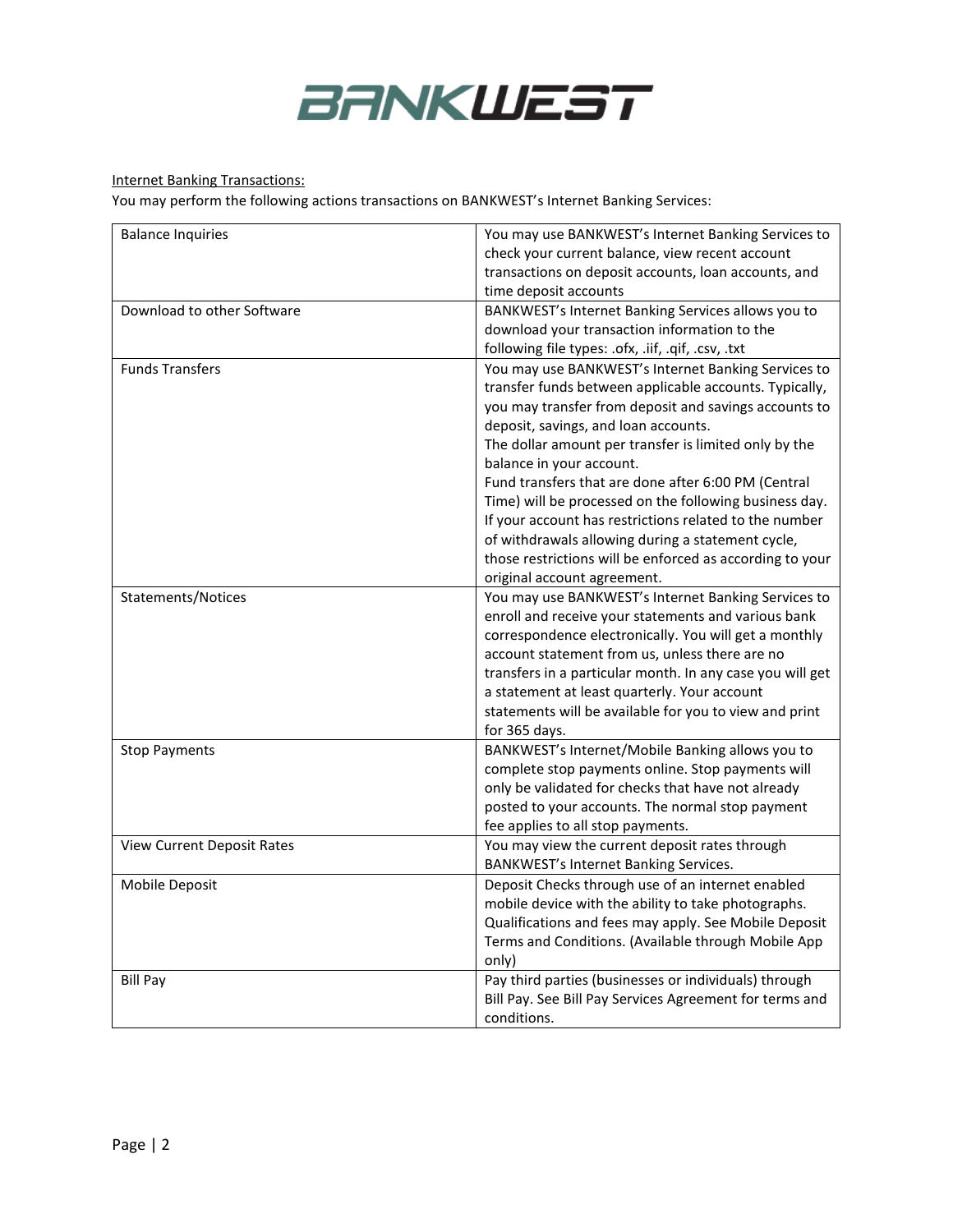

#### Transaction Cut-Off Time:

All Internet Banking Services transactions initiated after 6:00 PM Central Time will be posted to the appropriate account on the next Business day.

#### Fees:

The use of BANKWEST's Internet Banking Services are free. Please note, if using a mobile device, fees may apply from your wireless provider.

#### Change in Terms:

We may change any term of this agreement at any time. For example, we may add, delete or amend terms or services. We will notify you of such changes by mail or electronic message. Your continued use of any or all of the subject Inter Banking Services indicates your acceptance of the change in terms.

#### Password Information:

You agree not to allow anyone to gain access to the Internet Banking Services or to let anyone know your Password used with the Services. You agree to assume responsibility for all transactions with respect to your Internet account. You are responsible for all transfers you authorized using Internet Services.

#### If your Password has Been Lost or Stolen:

If your password has been lost or stolen, call BANKWEST immediately at (763) 477-5231.

#### The Internet Banking Service:

The Internet Banking Services are provided by Jack Henry & Associates ("JHA"). The Mobile App is provided by MEA Financial. While BANKWEST coordinates the Internet Banking service with JHA, JHA performs all functions in connection with the Internet Banking Service.

# Electronic Fund Transfers YOUR RIGHTS AND RESPONSIBILITIES

Please read this disclosure carefully because it tells you your rights and obligations for these Internet/Mobile banking transactions. You should keep this notice for future reference.

#### Consumer Liability:

Tell us at once if you believe your card and/or code has been lost or stolen, or if you believe that an electronic fund transfer has been made without your permission using information from your check. Telephoning is the best way of keeping your possible losses down. You could lose all of the money in your account (plus your maximum overdraft line of credit). If you tell us within 2 business days after you learn of the loss or theft of your card and/or code, you can lose no more than \$50 if someone used your card and/or code without your permission.

If you do NOT tell us within 2 business days after you learn of the loss or theft of your card and/or code, and we can prove we could have stopped someone from using your card [code] without your permission if you had told us, you could lose as much as \$500.

Also, if your statement shows transfers that you did not make, including those made by card, code or other means, tell us at once. If you do not tell us within 60 days after the statement was mailed to you, you may not get back any money you lost after the 60 days if we can prove that we could have stopped someone from taking the money if you had told us in time.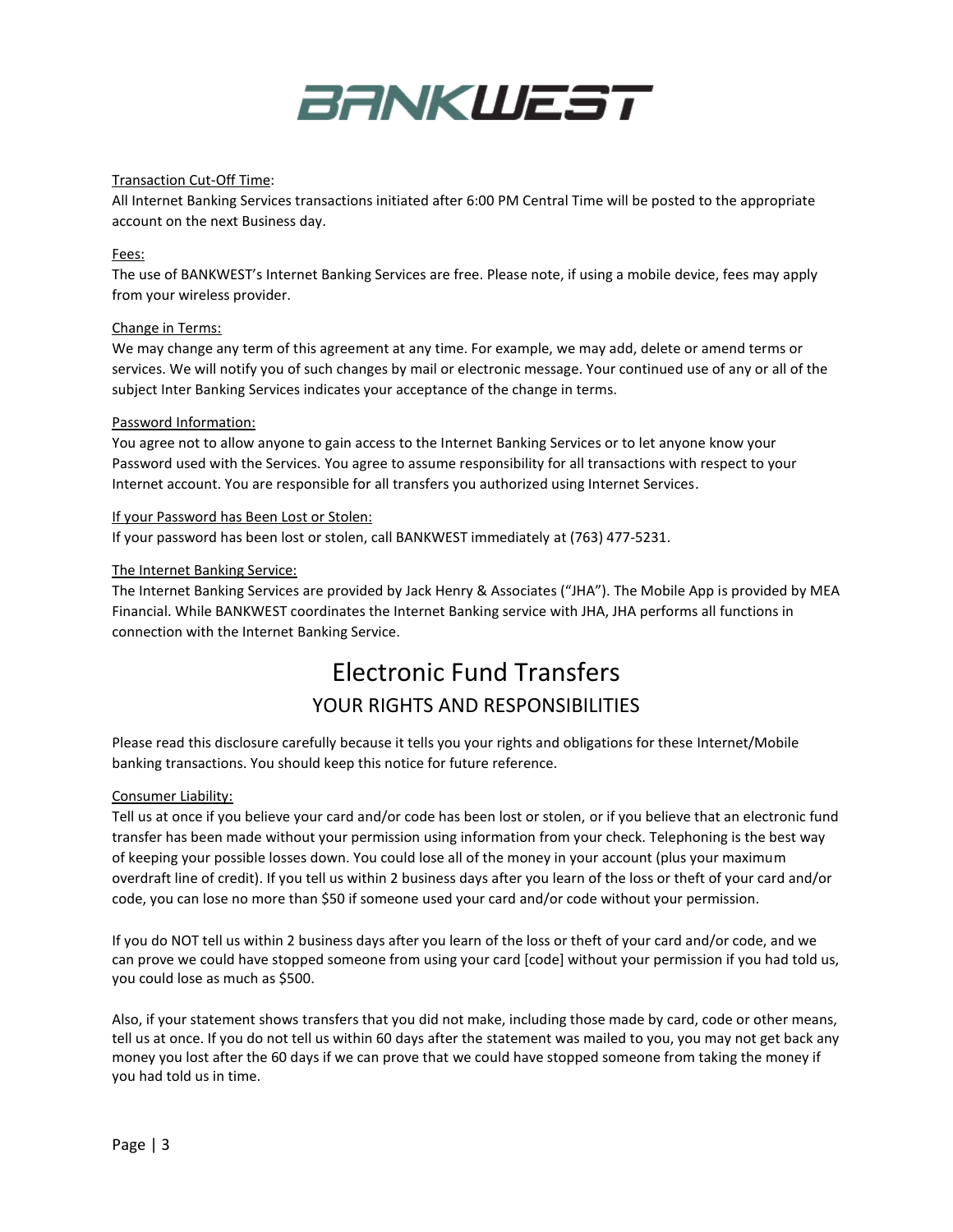

If a good reason (such as a long trip or a hospital stay) kept you from telling us, we may extend the time periods.

If you believe your card and/or code has been lost or stolen Call: (763) 477-5231 or write: BANKWEST, 5921 Main St. PO Box 219, Rockford MN 55373

You should also call the number or write to the address listed above if you believe a transfer has been made using the information from your check without your permission.

Telephone Number and Address:

BANKWEST 5921 Main St. PO Box 219 Rockford MN 55373 (763) 477-5231

#### Business Days and Hours of Operation:

BANKWEST's business days are Monday through Friday, except Federal Reserve holidays, 8 AM to 5 PM (Central Time). Internet/Mobile Banking is available 24 hours a day, 7 days a week except during maintenance periods or circumstances beyond our reasonable control. Routine maintenance is typically performed on the 3<sup>rd</sup> weekend of every month.

#### Error Resolution:

In Case of Errors or Questions About Your Electronic Transfers Telephone us at (763) 477-5231. Write us at BANKWEST, 5921 Main St. PO Box 219, Rockford MN 55373 or email us a[t info@bankwestmn.com](mailto:info@bankwestmn.com) as soon as you can, if you think your statement or receipt is wrong or if you need more information about a transfer listed on the statement or receipt. We must hear from you no later than 60 days after we sent the FIRST statement on which the problem or error appeared.

(1) Tell us your name and account number (if any).

(2) Describe the error or the transfer you are unsure about, and explain as clearly as you can why you believe it is an error or why you need more information.

(3) Tell us the dollar amount of the suspected error.

If you tell us orally, we may require that you send us your complaint or question in writing within 10 business days.

We will determine whether an error occurred within 10 business days after we hear from you and will correct any error promptly. If we need more time, however, we may take up to 45 days to investigate your complaint or question. If we decide to do this, we will credit your account within 10 business days for the amount you think is in error, so that you will have the use of the money during the time it takes us to complete our investigation. If we ask you to put your complaint or question in writing and we do not receive it within 10 business days, we may not credit your account.

For errors involving new accounts, point-of-sale, or foreign-initiated transactions, we may take up to 90 days to investigate your complaint or question. For new accounts, we may take up to 20 business days to credit your account for the amount you think is in error.